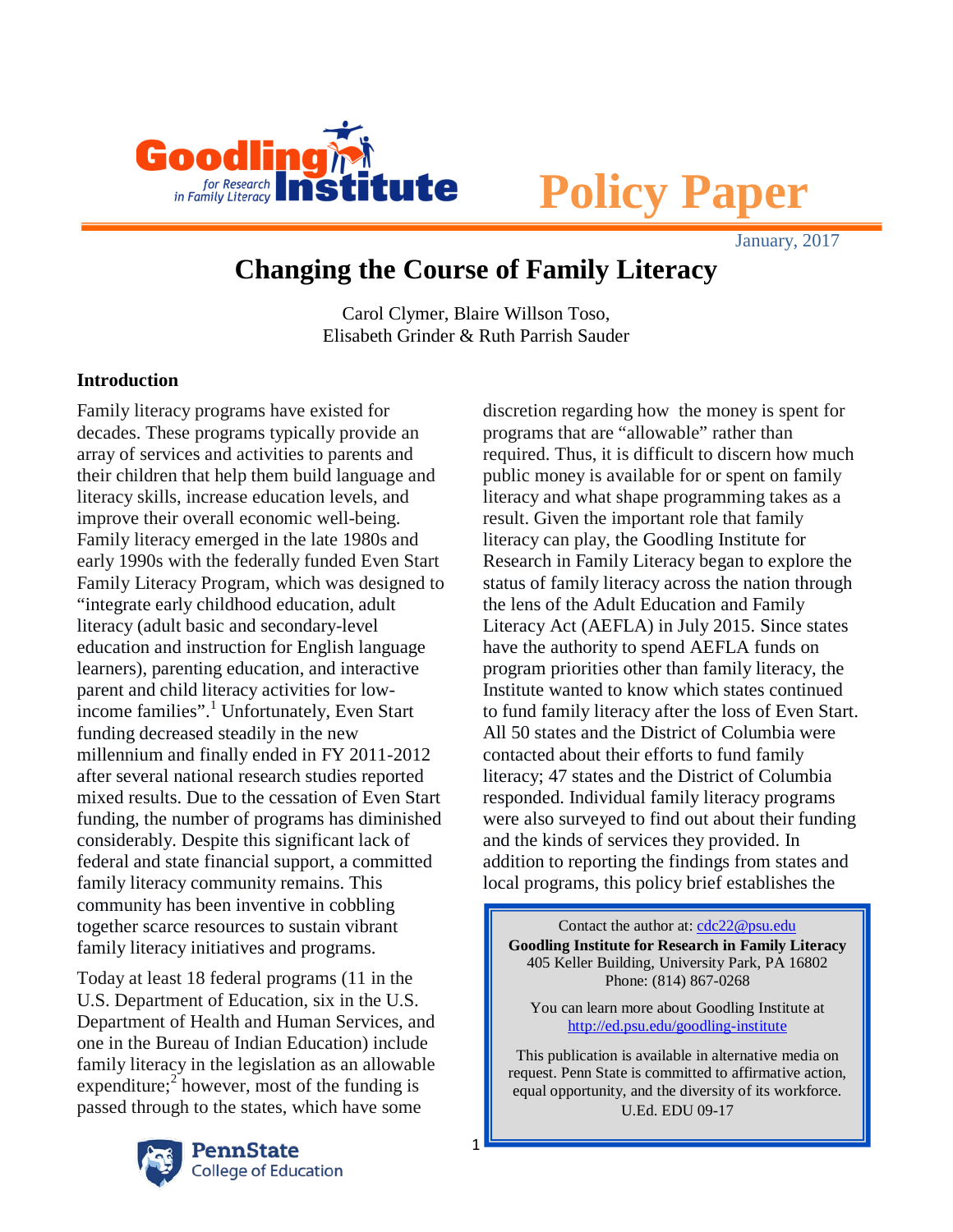importance and traces the history and the current landscape of family literacy, and makes the case for continued and enhanced funding for family literacy.

#### **Widening Disparity in Educational Attainment**

Diminished funding for family literacy is both a result of the demise of Even Start and the continued depletion of resources for adult basic education. This disinvestment could be quite costly for our nation. According to the Program for the International Assessment of Adult Competencies (PIAAC), the United States is now lagging behind most industrial nations in numeracy (16 countries ranked above, two on par, and three below) and problem solving in technology-rich environments (ranked lowest along with one other country).<sup>[3](#page-13-2)</sup> The U.S. fared better in literacy, falling only one point below the international average score (273); seven countries ranked above, nine on par, and six below the U.S.<sup>[4](#page-13-3)</sup> Further, PIAAC data demonstrates the relationship between parental education (a proxy for socio-economic status) and literacy score. The higher the parent's educational attainment, the higher the respondent's literacy and numeracy score is likely to be; conversely, the parents of respondents with lower numeracy and literacy skills had significantly lower levels of educational attainment. The U.S. is one of two countries wherein the parents' educational attainment has the strongest association on the respondent's literacy score; in other words, in the U.S. a parent's educational attainment heavily influences the next generation's literacy skills. This finding indicates that the U.S. has one of "the most entrenched multigenerational literacy problem[s] among the countries in the PIAAC survey;" $5$  thus, it is harder for lowsocio-economic status children in the U.S. to overcome education and income inequality. Goodman, Sands, and Coley write: "the large gap in skills between U.S. millennials whose parents have the lowest and highest levels of educational attainment points to social and

economic inequality between advantaged and less advantaged members of our society that has a multiplying effect over time."[6](#page-13-5) Other research also demonstrates the relationship between parental education and children's school readiness and success.<sup>[7](#page-13-6)</sup> Furthermore, highincome families are able to and do invest in their child's development at a much higher rate than low-income families.<sup>[8](#page-14-0)</sup> Providing early childhood education experiences that involve parent learning can help mitigate the disparity of resources available to socio-economically disadvantaged families.<sup>[9](#page-14-1)</sup>

To diminish the achievement gap we must invest in the education of all children, particularly those with low literacy and numeracy skills. It is also imperative to build parents' education skills to support their and their children's literacy and numeracy development, since educational attainment influences educational outcomes and human and social capital. Moreover, family literacy programming that incorporates adult and early childhood education may be the only educational option for many adult learners, given the paucity of affordable childcare and preschool education. This lack of investment in parents and their children helps to perpetuate the widening racial and class disparity in educational attainment in the U.S.

#### **The Rise and Fall of Family Literacy**

During the 1980s, heightened attention to literacy skill development for adults and children progressed along parallel paths. Adult literacy programming was designed to assist adults to develop basic literacy skills and increase economic independence. Simultaneously, for children, the emphasis centered on early childhood education and the importance of school readiness. In the mid-1980s, a shift from family engagement to family literacy took place. Driven by the report *A Nation at Risk[10](#page-14-2)* and studies that claimed that the mother's education was the best predictor of children's school achievement, <sup>[11](#page-14-3)</sup> responsibility for children's early literacy learning shifted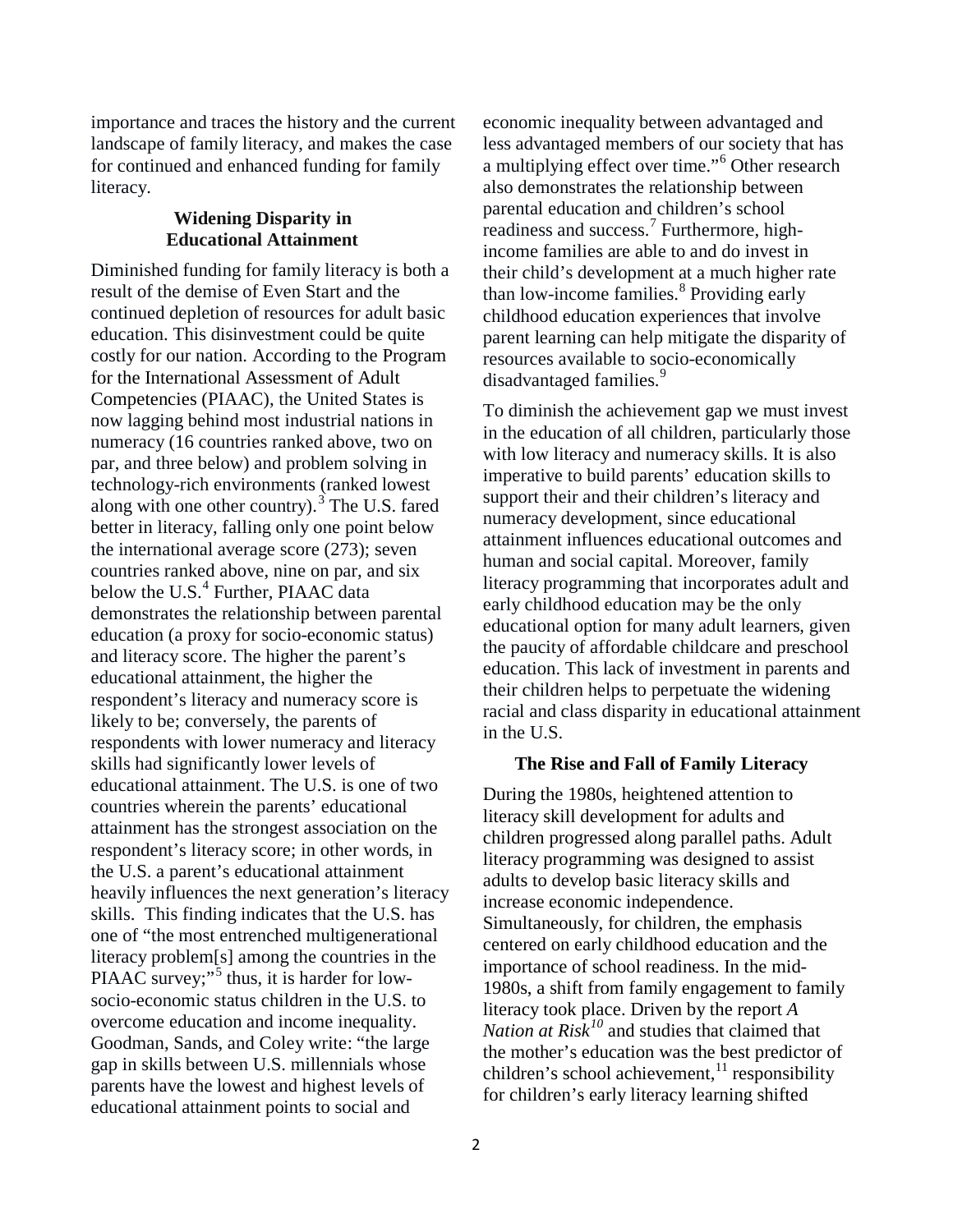from the schools to the parents.<sup>[12](#page-14-4)</sup> Family literacy programming that supported children's development and literacy skills, while also enhancing parents' literacy and parenting skills to fulfill their role as their child's first teacher, was viewed by policymakers as a solution to help children of low-literate adults succeed academically.

The federal legislation for family literacy, championed by former Congressman William F. Goodling, was first authorized in 1988 as a small demonstration project under the Elementary and Secondary Education Act (ESEA). Even Start's goal was to "improve the educational opportunities of the nation's children and adults by integrating early childhood education and adult education for parents into a unified program."<sup>[13](#page-14-5)</sup> In other words, while parents and children engage in literacy activities through shared storybook reading, play, language games, and other activities, parents practice their own language, writing, and reading skills. The Kenan model, the well-known four-component family literacy intervention, became the foundation for Even Start. Family literacy services were defined in the ESEA as:

services provided to participants on a voluntary basis that are of sufficient intensity in terms of hours, and of sufficient duration, to make sustainable changes in a family, and that integrate all of the following instructional activities:

- Interactive literacy activities between parents and their children.
- Training for parents regarding how to be the primary teacher for their children and full partners in the education of their children.
- Parent literacy training that leads to economic self-sufficiency.
- An age-appropriate education to prepare children for success in school and life experiences.<sup>[14](#page-14-6)</sup>

Even Start began as a federally administered program in 1989 with an appropriation of \$14.8 million.<sup>[15](#page-14-7)</sup> In 1992 funding reached \$50 million and states became responsible for administering Even Start programs. Peak funding was reached in 2001 and 2002 with total funding at \$250 million.<sup>[16](#page-14-8)</sup> After 2002, funding steadily decreased and the program was eliminated in 2011.

Even Start was defunded largely due to poor program outcomes reported in a series of national evaluations. In particular, the results of the third national evaluation found similar gains for Even Start participants and those in a control group. $17$ The results led the authors to "question the theoretical model underlying Even Start and most other family literacy programs."[18](#page-15-0) However, analyses of the national evaluation indicated that the evaluation design was flawed. Findings were based on a convenience sample (programs volunteered to participate) of 18 programs that met a variety of criteria (e.g., met Even Start legislative requirements, provided programming for at least two years, offered services of moderate to high intensity).[19](#page-15-1) About 750 programs were operating during this time; 115 met all the established evaluation design criteria. The 18 programs studied represented only 16% of the eligible programs and 2% of all programs. Although sampling parameters were set, participating programs were never tested or evaluated for fidelity to the Even Start model.<sup>[20](#page-15-2)</sup> In addition, neither the quality of services provided to families nor the level of family engagement were clearly determined, $^{21}$  $^{21}$  $^{21}$  undermining the validity of the evaluators' rejection of Even Start's theoretical model. Furthermore, the final number of families on which data was reported is small and therefore questionable as an accurate representation of the Even Start population: Even Start children, n=97; Even Start adults n=149; Control Group children n=44; Control Group adults n=65.

Data collection was also suspect. General outcomes were reported using Even Start Performance Information and Reporting System (ESPIRS) data; however, this was a non-representative data sample. Few programs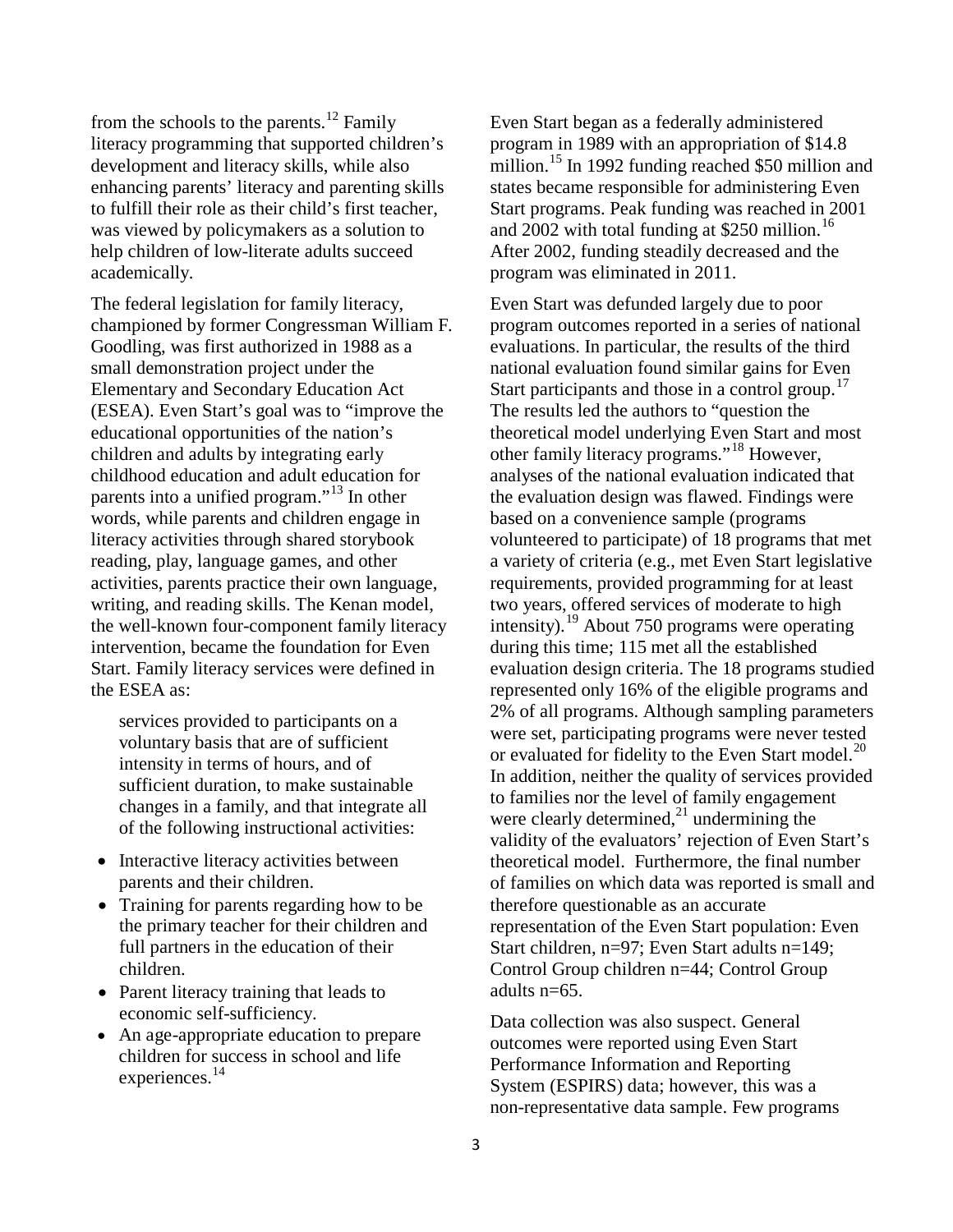reported parent and child outcomes in ESPIRS because they were not required to do so. Moreover, programs were unable to review the data for accuracy. [22](#page-15-4) In addition, language and reading gains were reported only for parents and children who were assessed in English, thereby omitting 25% of the Even Start population from the data sample. It is possible that the results were further compromised as the authors do not explain how participants were presented with the choice of testing language; researchers stated that "the English version of each measure was administered whenever possible."<sup>23</sup> Literacy and academic gains could be disputed given that gains, or lack of gains, represent the participant's English fluency rather than literacy or academic ability. [24](#page-15-6)

The flawed evaluation study results unraveled support for Even Start, even though over the program's 20-year span, it served more than  $40,000$  economically vulnerable families.<sup>[25](#page-15-7)</sup> After 2010, many family literacy programs were eliminated. Those that continued have been sustained through a variety of funding sources such as foundations, state governments, school districts, and community action agencies.

#### **Current Family Literacy Programming: Legislation and Philosophies**

Despite the elimination of Even Start funding, the idea of family literacy remains strong; however, the concept has expanded in terms of nomenclature, definition, and implementation. Legislation for family literacy continues to exist within a disconnected and fragmented framework of various acts and bills, [26](#page-15-8) including Indian Education, Education of Migratory Children, Ready to Learn Television, Head Start, and Community Services Block Grant. Two major federal family literacy funding sources, Title II of the Workforce Innovation and Opportunity Act (WIOA)—the Adult Education and Family Literacy Act (AEFLA)—and Every Student Succeeds Act (ESSA)—the reauthorized version of Elementary and Secondary Education Actreflect shifts in the emphasis of family literacy. AEFLA continues to refer to family literacy programming and the four-component model; program requirements remain relatively similar to the earlier Workforce Investment Act (WIA) AEFLA, Title II regulations. However, following the policy emphasis on career pathways and employment, family literacy has shifted to intentionally and explicitly include programming that can lead to jobs and/or postsecondary education. This is reflected in the subtle but important additions to AEFLA HR 803—186, Sec 203 (9): "Parent or family adult education and literacy activities that lead to *readiness for postsecondary education or training, career advancement, and* economic self-sufficiency" (emphasis added). Similarly, new performance measures heighten the focus on employment outcomes or transition to postsecondary training and education. [27](#page-15-9)

Although these are important goals for families, the foregrounding of employability goals (e.g., obtaining employment, increasing wages, participating in education that leads to employment or recognized certificate) subjugates other important, non-economic goals, including building adult and child literacy, parenting, and advocacy skills. This shift is shortsighted, given the prevalence of failing schools and working-poor families who have little time to support parents' or children's schooling.

In a different vein, the Every Student Succeeds Act (ESSA) supports family engagement via a minimum set-aside of funds in Title I, known as the Statewide Family Engagement in Education Programs, and an emphasis on family literacy in migrant education. This law gives importance to family engagement by using funding "to engage [parents] in activities that will improve student academic achievement, including understanding how parents can support learning in the classroom with activities at home."[28](#page-15-10) Although schools may indicate that they offer family literacy, programming often focuses on early childhood education, K-6 curricula, and parenting, with little emphasis on adult literacy.<sup>[29](#page-15-2)</sup>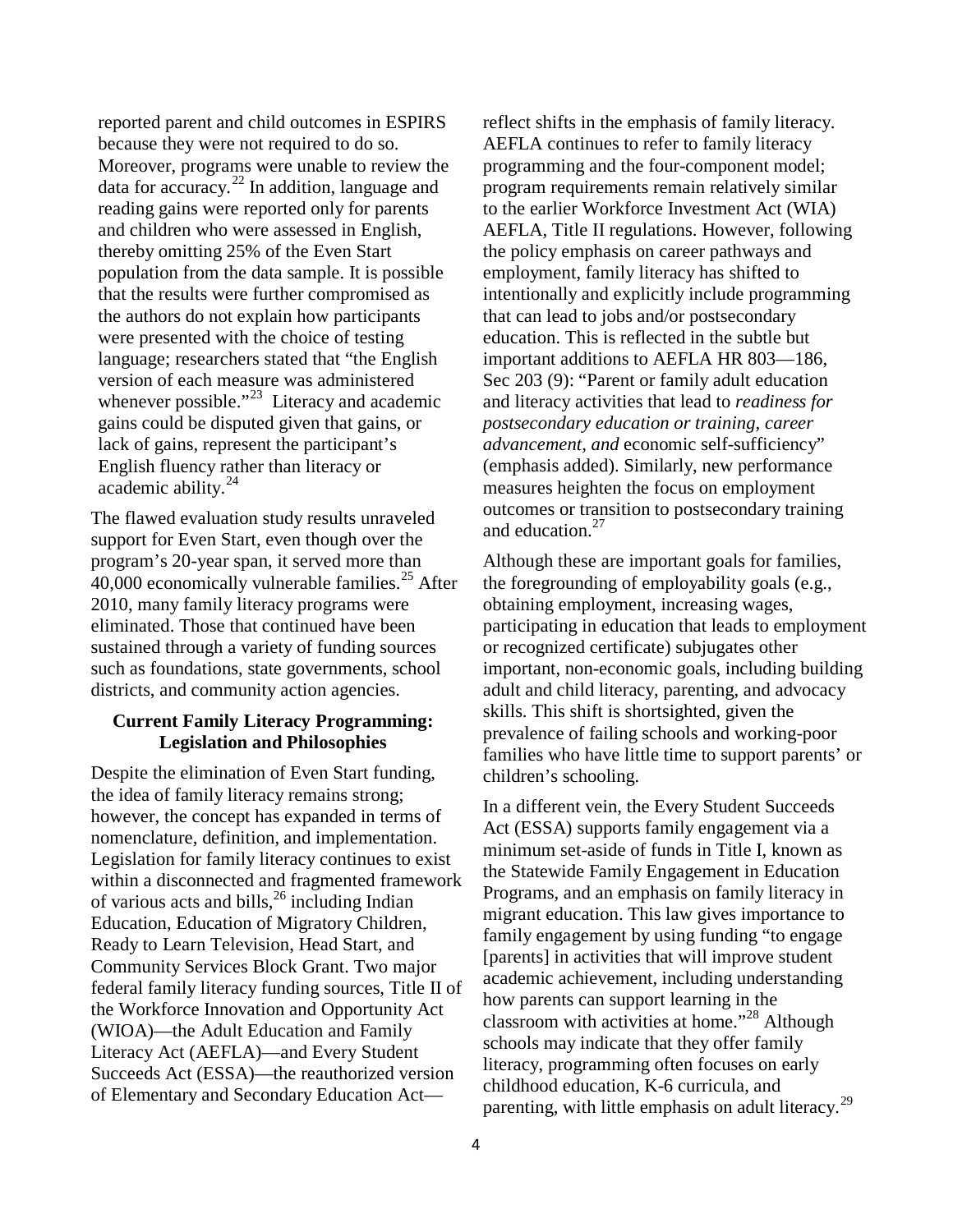#### **The Mosaic of Family Literacy: Innovations and Changes**

The change in funding has prompted a retooling of family literacy, creating an assortment of programming designs. Many providers now collaborate with other organizations or cobble together multiple funding streams to support variations of the four-component model. For example, a community-based organization may offer adult ESL classes, while a Head Start program provides early childhood education. Depending on which agency is the lead, programming can favor one component over another, or lose the integrated nature of family literacy activities. In other words, a provider may choose to focus on early childhood education and hold adult education classes in a separate building, with few activities connected to supporting children's learning. Alternatively, a school district might run a family literacy program that targets a particular initiative, such as parent engagement or leadership, as opposed to an emphasis on interactive literacy activities or adult education classes. However, a more common format is to offer family literacy programming as a stand-alone family event, such as a family reading night, instead of a longer-term, sustained learning experience for families.

A few key organizations, such as The National Center for Families Learning (NCFL) and the Barbara Bush Foundation, continue to promote and support four-component programming with an updated emphasis on employability skills, technology, and transitions to college, training, or employment. New initiatives have brought a different perspective on family literacy. Library initiatives, such as *The Family Literacy Focus,* Complementary Learning (e.g., Children's Zone, Beacon Schools), and Intergenerational Family Learning (e.g., *Museums as 21st Century Partners*) are some examples of programming that reflects family literacy principles. However, these programs primarily offer child-centered programming with peripheral inclusion of adults. "Two-generation" programming has gained momentum as another approach to address the needs of vulnerable families. Leaders in this arena are the Aspen Institute's Ascend initiative and the Annie E. Casey Foundation. These organizations highlight strategies that "give families more opportunities to succeed" through "an intentional, coordinated approach."<sup>[30](#page-15-11)</sup> Although these strategies do not exclude parents and children learning together, programming tends to focus on supporting children and parents independently rather than as a family unit. In addition, "two-gen" strategies primarily center on post-secondary educational opportunities, which often overlooks the adult basic education learner for whom these opportunities may be out of reach. Parents who already have a high school or GED diploma are in a much more advantaged position than those who lack one. As such, the exclusion of non-high school graduates from most two-gen initiatives could limit these parents' access to career pathways or sectoral employment training. Furthermore, two-gen programming does not typically include intergenerational learning using the family as the central context.

#### **The Current Status of Family Literacy**

From spring 2015 to spring 2016, the Goodling Institute contacted all fifty states and Washington D.C. to determine how, if at all, Adult Education and Family Literacy Act (AEFLA) funds were used to continue family literacy programming after Even Start funding was discontinued.<sup>[31](#page-15-12)</sup> Information was gathered from state directors or their representatives via email and/or phone calls. We gathered information from 47 states and found that 11 states and the District of Colombia were funding family literacy programs in 2015-16. Seventeen states were aware that some of their local programs were using AEFLA funding for portions of family literacy programing and 19 states were not aware of AEFLA funds being used to support family literacy programs. The states that made specific efforts to keep family literacy programs operating—Connecticut, Delaware, Illinois, Louisiana, Maryland,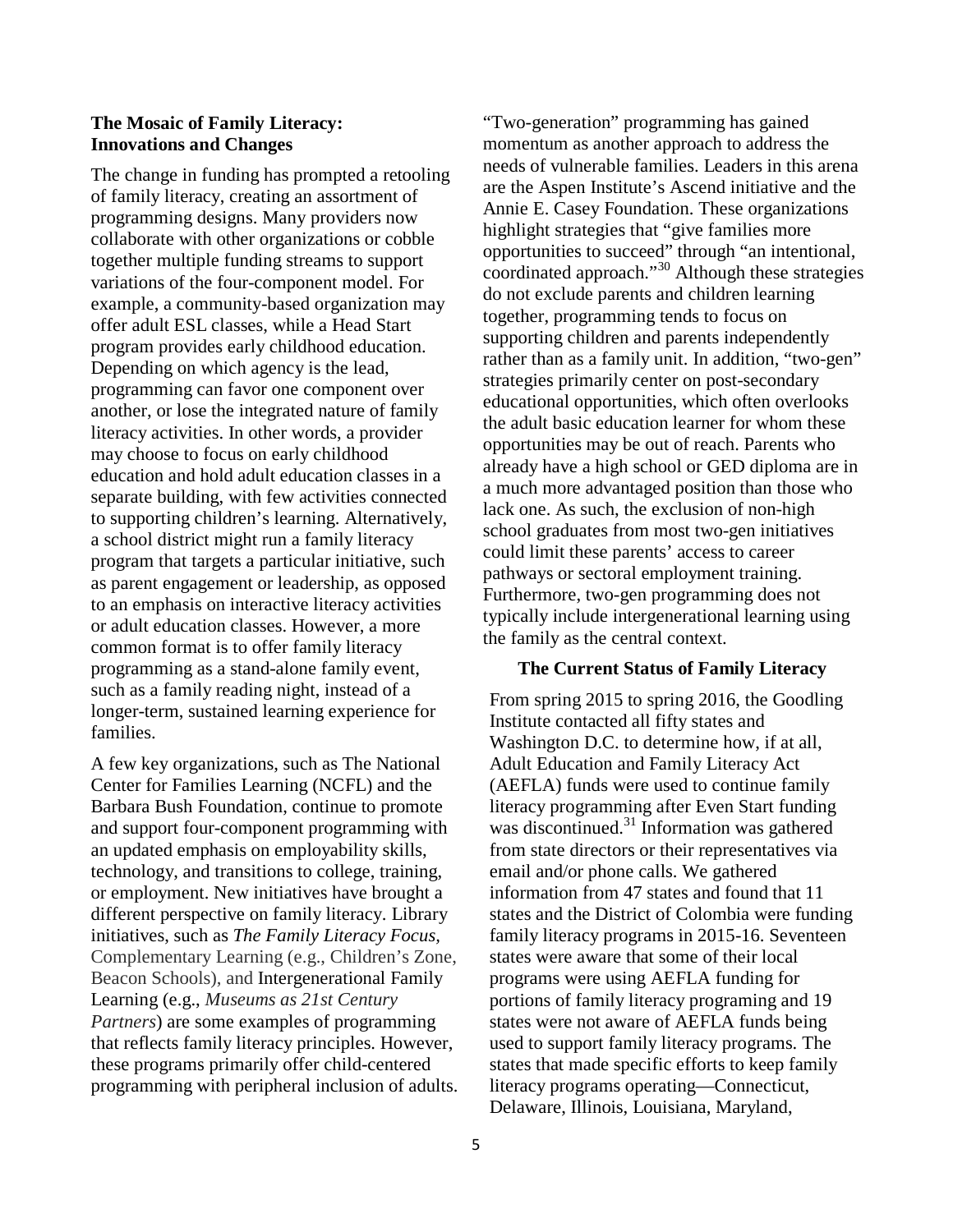Massachusetts, New York, Pennsylvania, Rhode Island, South Carolina, Wyoming and the District of Columbia—had varying funding levels and strategies and used different approaches to programming, and most were passionate about the need to sustain family literacy.

## **Most States Use Braided Funding Strategies to Support Family Literacy**

Although Illinois, Pennsylvania, and Wyoming used specially legislated state funding rather than AEFLA resources to support family literacy programs, most of the other states blended state and federal dollars to provide family literacy services. In 2015-16, these 11 states and the District of Columbia each funded two to 49 programs. **Table 1** (see page 8) highlights their efforts to fund family literacy programs in 2015- 16 and 2016-17.

Illinois and Pennsylvania have state allocations to fund family literacy. Illinois began funding family literacy in 1989 through the Office of the Secretary of State, which was a strong supporter of literacy. Pennsylvania has had an annual appropriation of at least 25% since 1998, when the state legislature began earmarking funds for family literacy education services through Act 143 of 1986, Title 24, Chapter 31, the Adult and Family Literacy Education Act.<sup>[32](#page-15-13)</sup>

After the demise of Even Start, advocates in Wyoming approached the state legislature to seek alternative funding for four programs. The state continued to fund these programs in part because proponents were able to provide longitudinal data indicating that high school graduation rates for students involved in family literacy programs were higher than for students with no family literacy engagement. In addition to funding the original four programs, the legislature increased funding for four more family literacy programs. State leaders hoped to increase that number; however, despite efforts from providers to offer data reflecting the efficacy of programs and support for continuation from the governor, this family

literacy funding was eliminated by the legislature in 2016 due to a shortfall in the state budget.

Connecticut and Delaware also use general state funding to supplement their AEFLA resources for family literacy programming. As in Wyoming, Even Start advocates in Connecticut appealed to their legislature to maintain funding for family literacy. Connecticut was able to obtain a state award that supplements AEFLA funds to fund family literacy programs. Programs that partner with community agencies to provide services are given funding preference in Connecticut. Delaware continues to secure general funding for family literacy from the Lieutenant Governor's Office to supplement AEFLA funds.

In South Carolina, school districts may use revenue from the Early Childhood Development and Academic Assistance Act of 1993 (Act 135) and Education Accountability Act of 1998 in addition to AEFLA funds to support family literacy programs.

Although funding practices and sources vary in DC, Louisiana, Maryland, Massachusetts, New York, and Rhode Island, the adult education and parenting components are often funded through AEFLA, and the children's education and interactive literacy components through arrangements with partners such as school districts, private foundations, workforce agencies, and community action programs. For example, AEFLA funding may be used primarily for the adult education component or it may fund both adult education and parenting activities with partners funding the other components. Nevertheless, it is common practice across all states and DC for local programs to partner with other agencies to offer the range of services needed to provide family literacy programs.

#### **States Use Varied Approaches to Programming**

Although most of the states that still fund family literacy use some variation of the four-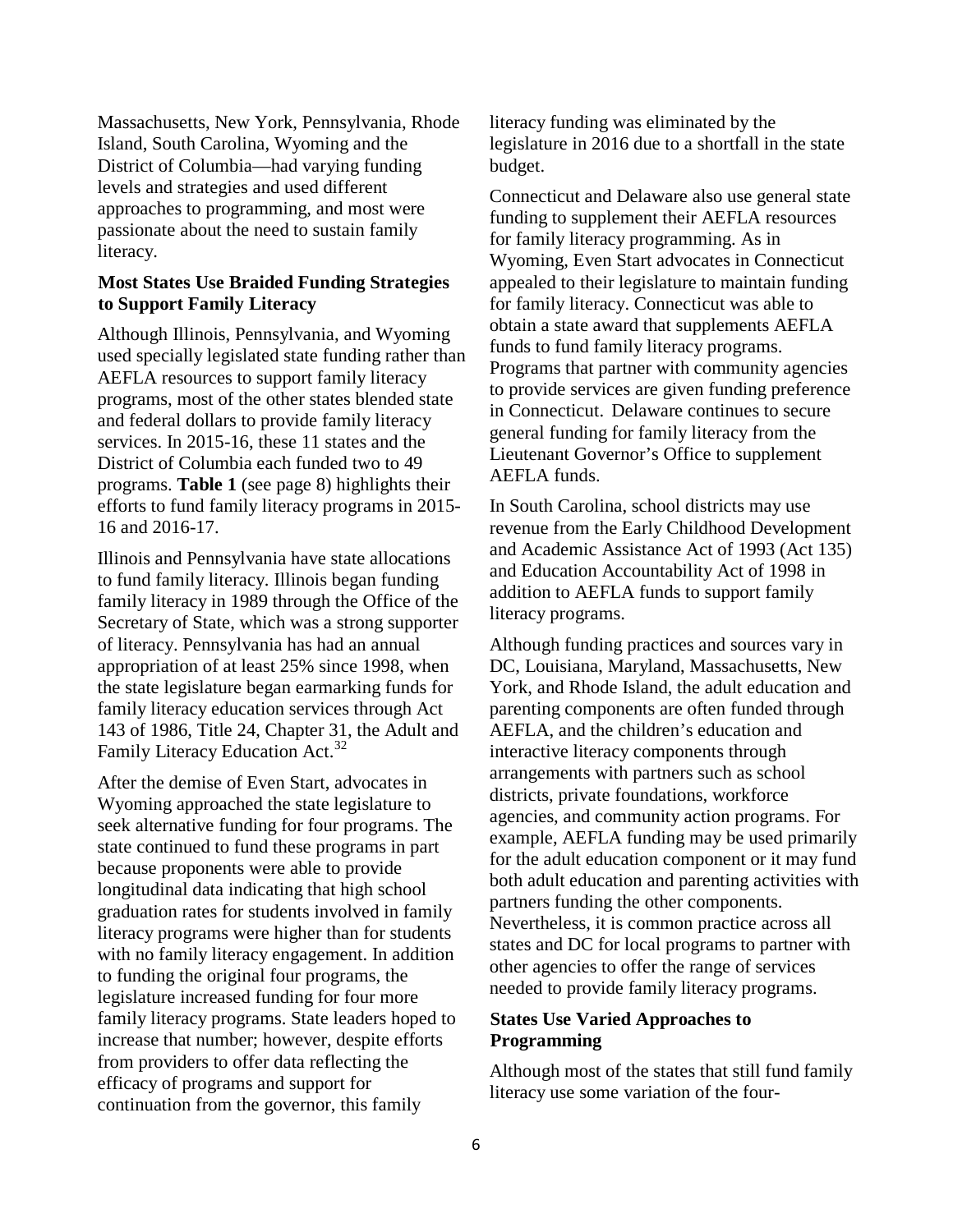component Even Start model—adult education, early childhood education, parent-child interactive literacy activities (ILA), and parent education—states' programming structures differ somewhat, with two states, New York and Massachusetts, departing considerably from the four-component model. New York funds Literacy Zones that provide "a continuum of literacy from early childhood through adulthood, including strong support for parents' involvement in their children's literacy development at home and engagement with the school system."[33](#page-15-14) Literacy Zones provide a range of supports, from family literacy to services for out-of-school youth; grant recipients must demonstrate that they are serving individuals "characterized by significant poverty and deficits in literacy and English language proficiency."[34](#page-15-15) Literacy Zones must also partner with a Family Welcome Center that offers assistance with family needs such as employment services, transportation, schoolhome connections, and case management.

In Massachusetts, family literacy services are provided by a range of grantees, including municipalities, local school systems, community-based agencies, faith-based organizations, community colleges, libraries, volunteer organizations, correctional facilities, labor organizations and foundations. Many grantees provide services at Community Adult Learning Centers (CALCs). Four options for providing services based on community needs are in place: (1) dedicated ABE and/or ESL classes for parents; (2) curriculum contextualized to parents' needs and interests; (3) family action plans (i.e., individual plans, developed jointly with staff, that include family goals for students who are parents); and (4) family and community engagement as a focus of local collaborations and partnerships. Programs are allowed to provide intensive and/or shortterm services to families. Intensive services require a minimum of five hours per week, 32 weeks per year; short-term activities (i.e., ILA,

family engagement) do not have a required minimum of hours or duration.

Since 1989, Illinois has funded family literacy programming through the Secretary of State (also the Secretary of Libraries.) Programs use the Even Start model with the addition of a fifth library component, through which programs introduce families to the library, help them become familiar with library services, and provide specific programming for families such as story time. Programs are required to have a library partner, adult literacy provider, and a "child at risk" agency, but the state is not prescriptive about who delivers the components. However, they do encourage integrated delivery of all of the components.

Pennsylvania implements a family literacy initiative to support the four-component model. Agencies use the Family Risk Index (based on the Annie E. Casey Foundation's *KIDS COUNT* Data Book) to determine if they are serving families most in need. As in Even Start, home visits are allowed, but not required. Programs can use state-approved distance learning options for instructional activities to support the ILA component. In addition to program funding, the state also funds a leadership project that provides technical support and professional development for family literacy programs.

In 2015-16, the Community College Commission administered Wyoming's family Literacy programs. They used the fourcomponent model and offered career pathways services. Local programs had the autonomy to make decisions about policies and practices. For example, in one area the family literacy program served newborn to 12-year-olds, allowing afterschool programming as part of the program. A focus on evidence-based practice centered Wyoming's work; the state built a participant database to collect information on student attendance, hours, duration, and case notes to help inform what might influence student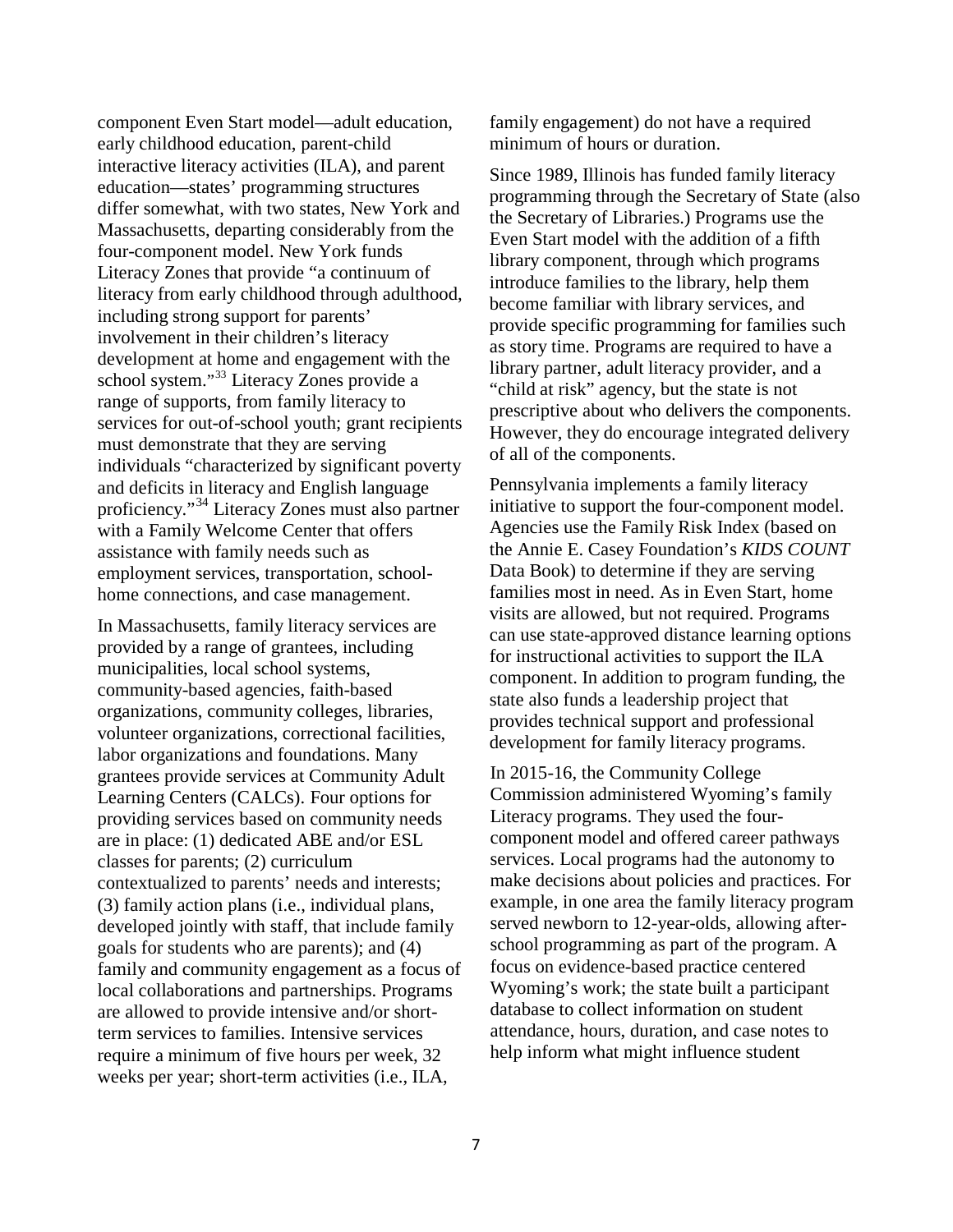**Table 1: Overview of State Efforts to Fund Family Literacy (FL) Programs in 2015-16 & 2016-2017**

| <b>STATE</b><br>(# Programs)   | <b>FAMILY LITERACY FUNDING*</b>                                   |   |                                                                                                                                                                                                                                                                          |                                                                                                                                                                               |                             |  |  |
|--------------------------------|-------------------------------------------------------------------|---|--------------------------------------------------------------------------------------------------------------------------------------------------------------------------------------------------------------------------------------------------------------------------|-------------------------------------------------------------------------------------------------------------------------------------------------------------------------------|-----------------------------|--|--|
|                                | $\overline{4}$<br>Components<br>Required<br>Yes<br>N <sub>o</sub> |   | 2015-2016                                                                                                                                                                                                                                                                | <b>Other Funding Information</b>                                                                                                                                              | 2016-<br>2017               |  |  |
| Connecticut<br>(17)            | X                                                                 |   | $\bullet$ \$1,287,713<br>o \$437,713 Specially legislated<br>state funds for 3 ES Programs<br>o Total of \$850,000 AEFLA<br>funds<br>$$700,000 ($50,000$ per<br>program) in AEFLA funds to<br>supplement 14 providers<br>with FL programs; \$50,000<br>for 3 ES Programs | • AEFLA funds the AE<br>component                                                                                                                                             | Same as<br>2015-16          |  |  |
| Delaware<br>(2)                | X                                                                 |   | • \$293,300 Lieutenant Governor's<br><b>Office General State Funds</b>                                                                                                                                                                                                   | • AEFLA funds the AE<br>component<br>• State funds child services and<br>intergenerational work                                                                               | Same as<br>2015-16          |  |  |
| District of<br>Columbia<br>(2) | $\mathbf X$                                                       |   | $•$ \$538,383.95<br>o Office of State Superintendent<br>of Education(OSSE): Adult<br>and Family Education &<br><b>OSSE: ECE</b>                                                                                                                                          | • AEFLA funds the AE and PE<br>component<br>• DC Department of Employment<br>Services (DC DOES)<br>• DC Office on Latino Affairs<br>• Other foundation and private<br>funding | Same as<br>2015-16          |  |  |
| Illinois<br>(24)               | X<br>$\&$<br>Library                                              |   | \$772,769<br>• Secretary of State/Secretary of<br>Libraries                                                                                                                                                                                                              | • Other public, foundation and<br>private funding<br>• Programs required to have 3<br>partners: AE, ECE and library                                                           | \$567,000<br>17<br>programs |  |  |
| Louisiana<br>(4)               |                                                                   | X | • \$150,000 AEFLA                                                                                                                                                                                                                                                        | • AEFLA funds AE component<br>• Work with various partners such<br>as local workforce development<br>boards, agencies, and/or schools<br>for PE, ECE & ILA components         | \$47,317                    |  |  |
| Maryland<br>(13)               | X                                                                 |   | • \$465,000 AEFLA                                                                                                                                                                                                                                                        | • AEFLA used for AE and PE<br>components<br>• Programs must partner with<br>organizations for ECE and ILA,<br>must have MOU with partners                                     | Same as<br>2015-16          |  |  |
| Massachusetts<br>(22)          |                                                                   | X | • \$358,180 AEFLA<br>• \$68,592 in local matching funds                                                                                                                                                                                                                  | • AEFLA funds AE and PE<br>components<br>• Encourage school districts to<br>provide the ECE component<br>• Level of funding based on family<br>service hours                  | Same as<br>2015-16          |  |  |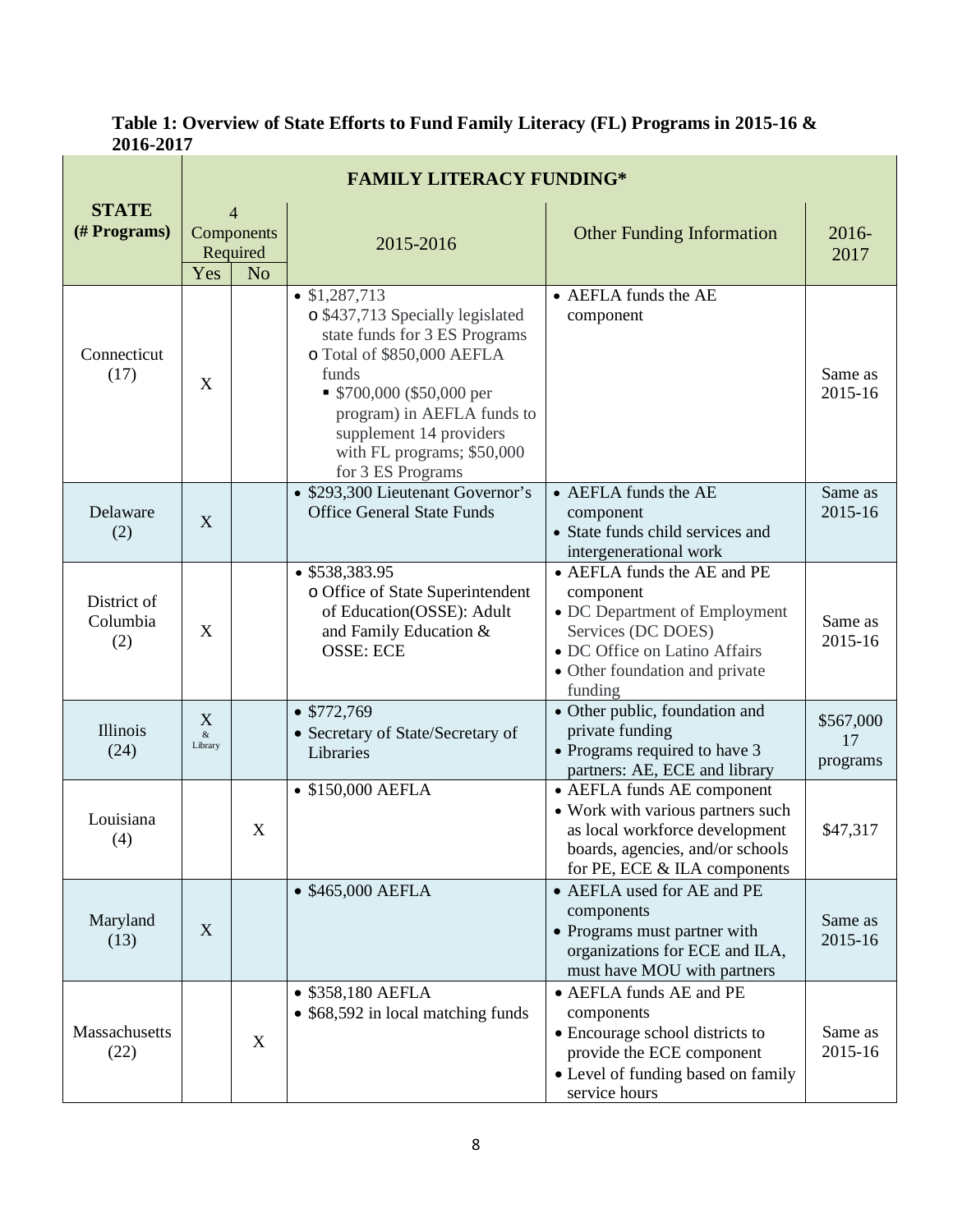| <b>STATE</b><br>(# Programs)             | <b>FAMILY LITERACY FUNDING*</b>                                   |   |                                                                                                                                                                                                                                               |                                                                                                                                                                                                                                                                                                                                                                                                  |                       |  |  |
|------------------------------------------|-------------------------------------------------------------------|---|-----------------------------------------------------------------------------------------------------------------------------------------------------------------------------------------------------------------------------------------------|--------------------------------------------------------------------------------------------------------------------------------------------------------------------------------------------------------------------------------------------------------------------------------------------------------------------------------------------------------------------------------------------------|-----------------------|--|--|
|                                          | $\overline{4}$<br>Components<br>Required<br>Yes<br>N <sub>o</sub> |   | 2015-2016                                                                                                                                                                                                                                     | <b>Other Funding Information</b>                                                                                                                                                                                                                                                                                                                                                                 | 2016-<br>2017         |  |  |
| New York<br>49 Literacy<br>Zones         |                                                                   | X | • Over \$35 million in AEFLA and<br>state funds<br>• \$5 million Literacy Zone<br>(approximately \$100,000 per<br>zone)                                                                                                                       | • AEFLA funds AE and ILA<br>component<br>• Literacy Zone funding is in<br>addition to AEFLA funding<br>• Core literacy instruction is<br>funded out of WIOA AEFLA,<br>which providers must have to get<br>Literacy Zone funding<br>• Literacy Zone funding cannot be<br>used for ECE, it is used for case<br>management and community<br>outreach and partnerships<br>• Not all Zones provide FL | Same as<br>2015-16    |  |  |
| Pennsylvania<br>$(20 + 1)$ TA<br>project | X                                                                 |   | $\bullet$ \$4,202,497<br>• 36% of state funds (Legislative<br>Mandate Act 143 requires at<br>least $25\%$ )                                                                                                                                   | • No AEFLA funding used for<br>adult education<br>• Act 143 money used for AE first,<br>then PE, ILA, and ECE<br>• Most programs partner for some<br>PE, ILA and ECE                                                                                                                                                                                                                             | Same as<br>2015-16    |  |  |
| Rhode Island<br>(4)                      |                                                                   | X | • \$312,998 AEFLA and state<br>funding                                                                                                                                                                                                        | • AEFLA funds AE component<br>and programs partner with<br>school district<br>• Community Action Program<br>(CAP) funds PE, ILA & ECE.                                                                                                                                                                                                                                                           | Same as<br>2015-16    |  |  |
| South<br>Carolina<br>(37)                | $X^{**}$                                                          |   | • \$465,000 of AEFLA funds are<br>set aside for FL activities.<br>• \$5,000 - \$10,000 awarded per<br>program by an application<br>process, (funds can be more or<br>less depending on program needs<br>or if the FL activities are a pilot). | • AEFLA funds support the AE<br>and PE components.<br>• Programs must partner for funds<br>to support ECE and ILA. Funds<br>count in the one-to-one match<br>that is required by the initiative.<br>• Funding priority for programs<br>that have a high number of low-<br>income, and/or low literacy<br>students.                                                                               | Same as<br>2015-16    |  |  |
| Wyoming<br>(8)                           | X                                                                 |   | • $$3,271,157$ (biannually)<br>• \$150,000 set aside to pilot new<br>programs                                                                                                                                                                 | • General state fund<br>• Administered by Community<br><b>College Commission</b>                                                                                                                                                                                                                                                                                                                 | Program<br>eliminated |  |  |

\* KEY: ES = Even Start; AE = Adult Education; ECE = Early Childhood Education; ILA = Interactive Literacy; PE = Parenting Education

\*\* If an AE program would like to offer FL and does not have the infrastructure to offer the *required* four components, special consideration may be given.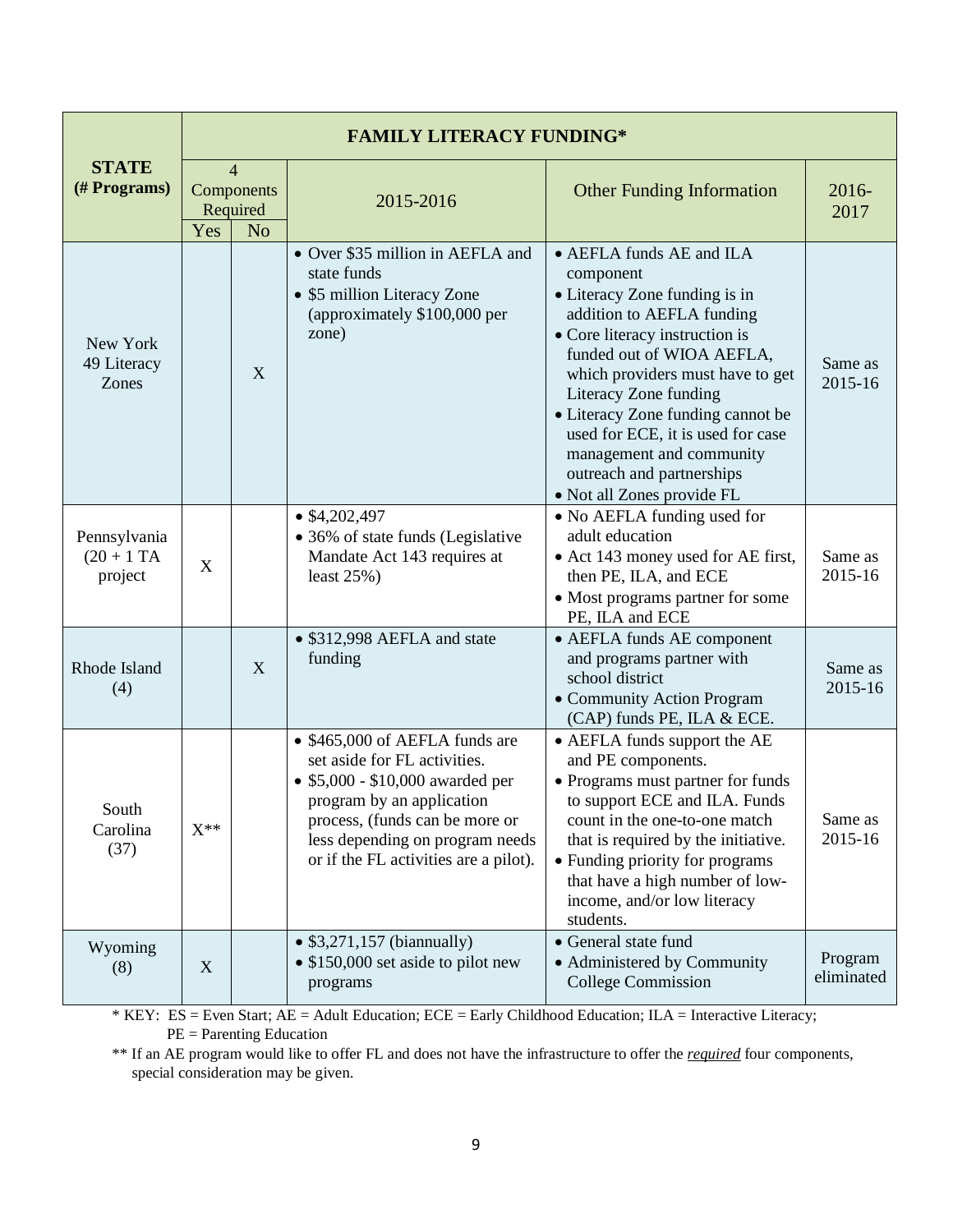outcomes. As stated above, due to a state budget crisis in 2016, this funding was eliminated.

In South Carolina, the four components are required. However, if the program does not have the infrastructure to support the four components, the state works with the organization to develop a plan that will lead toward implementing a four component program.

In sum, the four-component Even Start model is still required in Connecticut, Delaware, the District of Colombia, Maryland, Pennsylvania, and South Carolina, while Illinois requires five components.

#### **States Believe in the Importance of Teaching Children and Parents Together**

Several state representatives indicated that family literacy programs continued to be funded after Even Start ended because of a belief in the importance of literacy programming that engages children and their parents in shared, interwoven instructional activities. Several state administrators commented that family literacy adds value to their adult education offerings because it allows parents to spend time on their own learning while their children are participating in activities that enrich their lives. As one administrator indicated:

We continued to fund family literacy programs because we recognized that often times there are barriers to parents' participation in education activities and that the ability to provide early childhood services or after-school literacy tutoring program or any type of programming to children while parents are also engaged in instructional activities is a blessing.

Helping parents to help their children with school and homework was also seen as a critical benefit by several state administrators. A number of state officials reported that they

believe family literacy is effective in terms of increasing both academic skills and opportunity for children and parents, especially those who live in poverty or have low levels of literacy, limited English proficiency, or barriers to learning. In Louisiana, New York, and South Carolina family literacy is viewed as a strategy to help boost the economic prospects of lowincome families. These states are not alone in this thinking: The Center for Law and Social Policy lists family literacy programming as a strategy to reduce child poverty. $35$ 

# **States Have Mixed Capacity to Collect Outcome Data**

The challenge of collecting data was mentioned by some state officials. One official noted that they collect data on six measures for adult education under AEFLA Title II, yet there are no specific metrics for family literacy. Although there is a table to report family literacy information in the National Reporting System (NRS), data collection is not required and therefore the extent to which this data reflect family literacy programming is unclear. A few states also cited structural challenges in separating data for family literacy versus other adult education participants in their reporting systems. For example, some states may not be able to determine which adults attended family literacy programs.

Delaware, Louisiana, Massachusetts, New York, Pennsylvania, and South Carolina collect and manage family literacy-specific data, though in varying forms. New York reports extensive data collection in connection with its Literacy Zone programming. A New York administrator indicated that data from the Literacy Zones programs show educational gains for adult students, higher attendance and reduced discipline issues for school-age students, and increased parental ability to support their children in school. South Carolina reported that parent-child interactions have increased based on state-gathered data.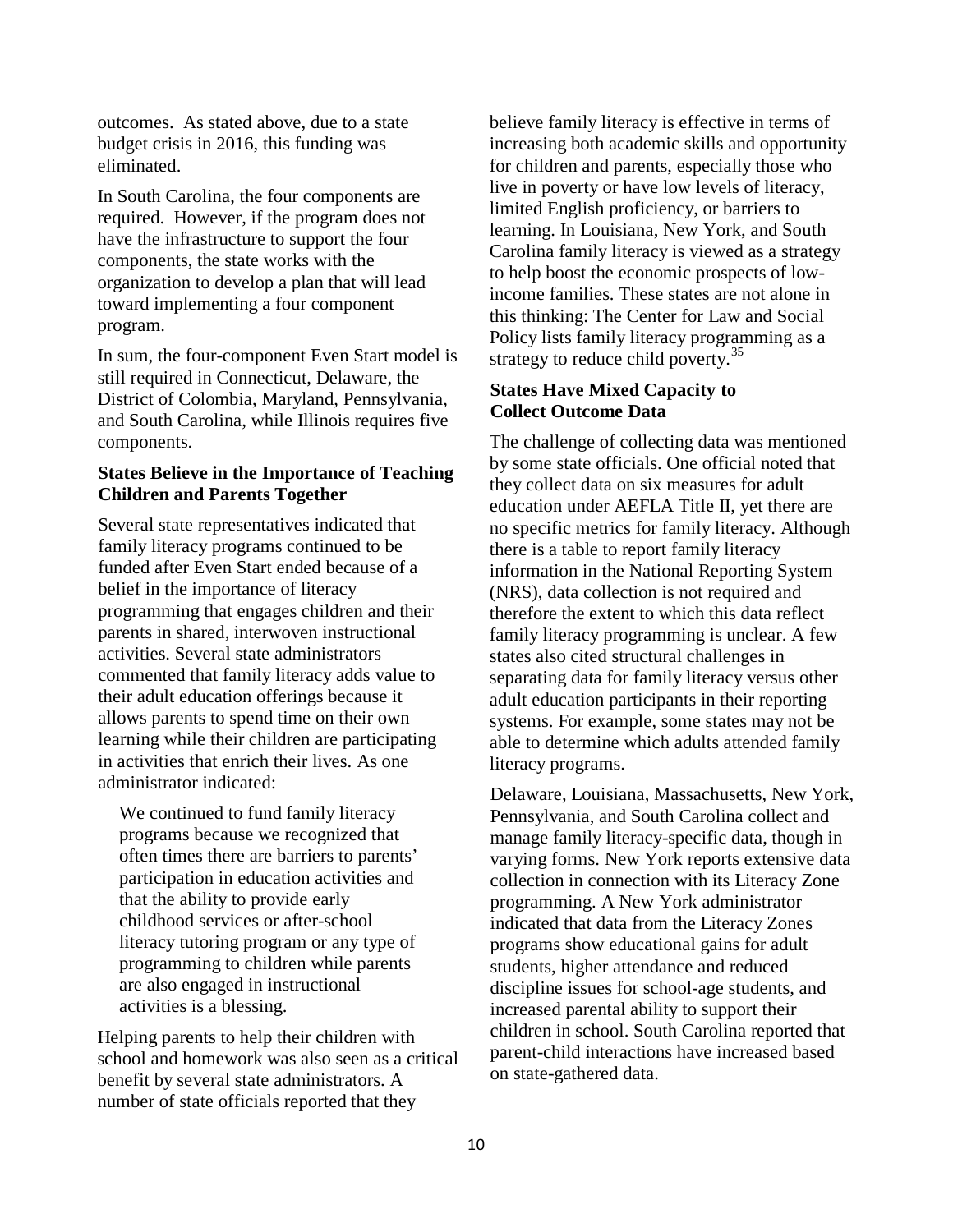The lack of systematic data on family literacy programs and outcomes minimizes the ability to make informed decisions and measure the effectiveness of programming. One official commented that the lack of common outcomes for family literacy is critical because programs are unable to demonstrate their worth.

## **States Experience Challenges Implementing Family Literacy Programs**

Although 10 states and the District of Colombia continued to fund family literacy programs (Wyoming lost funding in 2016-17), a few state officials commented on the challenges they have faced. In addition to data collection, mentioned above, insufficient resources were a common challenge both because of reduced funding with the loss of Even Start and because the fourcomponent model can be costly to implement. As noted, some states have required programs to partner with other agencies to provide the early childhood and interactive literacy components as a cost-sharing measure. Although this strategy may alleviate strained budgets, a few state representatives noted differing reporting requirements for partner agencies, resulting in individual organizations being more concerned about their own numbers. For example, one official mentioned that the varied accountability requirements can lead to situations in which participants, particularly parents, who are seen as "high-risk" are not as desirable to partner programs because they may take longer to meet required outcomes. State officials also indicated that enrollment and consistent participation were challenging because of parents' conflicting work schedules, family responsibilities, children's busy school calendars, and lack of transportation.

# **Many Family Literacy Programs Operate Independently**

After gaining this state-level perspective, we surveyed targeted programs identified by state officials and the constituents of the National Center for Families Learning via their

Aggregator to learn more about local family literacy programming and funding. Eighty-seven programs across 28 states responded to the survey, representing a range of providers such as school districts, communitybased organizations, libraries, Head Start, FACE, migrant programs, literacy councils, charter schools, adult learning centers, and community and technical colleges. Over half (54%) of the programs had operated for 11 years or more. Programs size varied considerably, with 15% serving 20 or fewer families and 34% serving more than 100. Two-thirds (67%) of programs had never received Even Start funding and drew on multiple funding streams to support family literacy programming.

Over half of the programs (56%) offered services or partnered with another agency to help parents find a job; however, only about one-third of programs included employability skill development or other opportunities to transition to employment or postsecondary education. Programs varied in the kinds of outcomes they tracked; there was only one common outcome (literacy and numeracy gains) that was reported by more than 50% of programs. By contrast, there were two common measures for adults (educational functioning levels and English language gains).

#### **Policy Recommendations**

During the 2015-16 fiscal year, 11 states and Washington DC continued to emphasize family literacy through AEFLA after the demise of Even Start.<sup>[36](#page-15-17)</sup> Although this is not a large number, it is notable given decades of decreased AEFLA funding and additional requirements for services such as transition to employment or postsecondary education and training. The Workforce Innovation and Opportunities Act (WIOA) prioritizes serving low-income individuals and adults with barriers to employment—the population targeted by family literacy programs. WIOA also emphasizes greater involvement by adult education providers with workforce partners,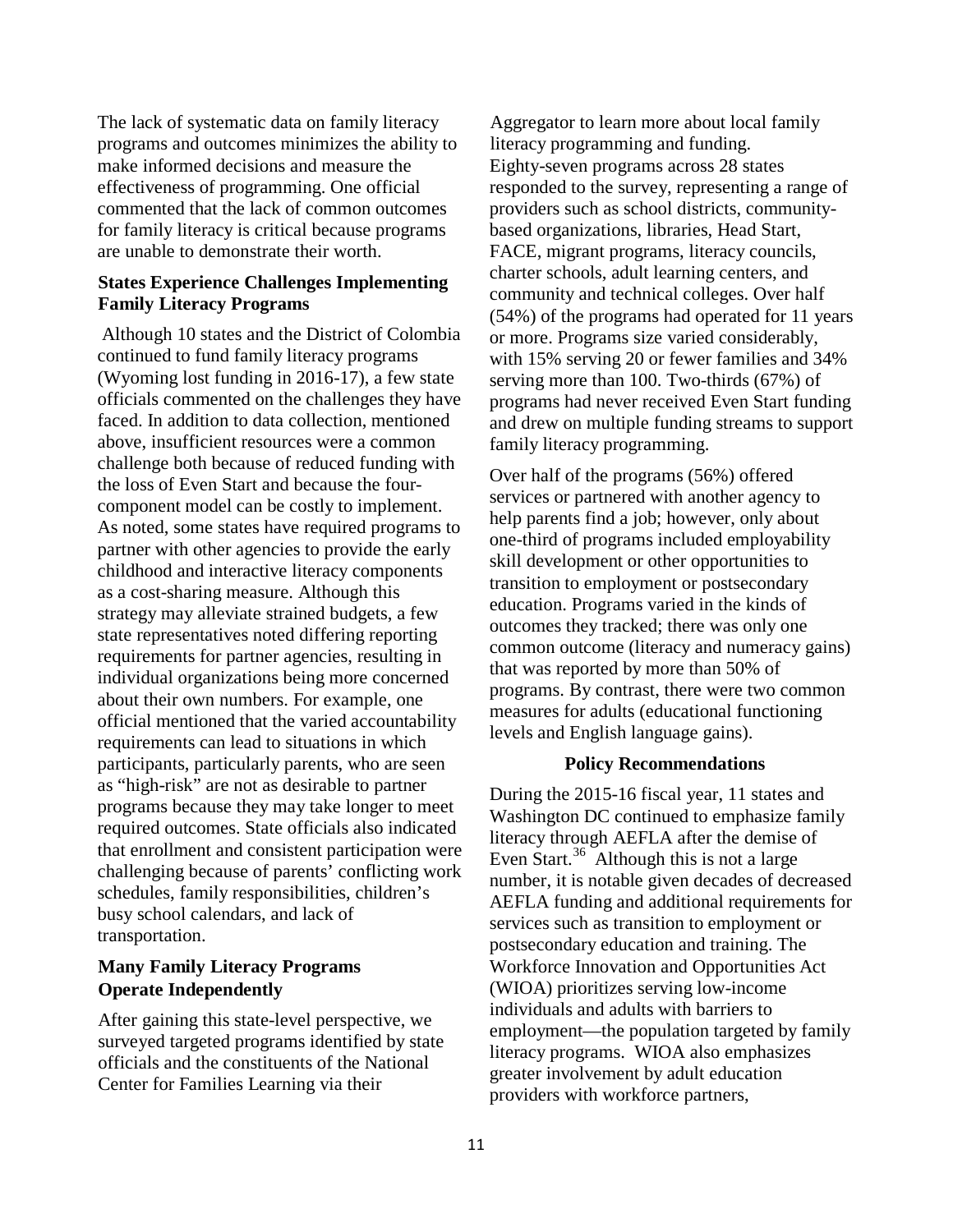programming focused on career pathways and Integrated Education and Training (IET), and heightened performance measures related to employment retention and median wages. These increased expectations are important to adult learners, including those who are parents. However, for many of these parents, family literacy programs are the only viable educational opportunity that addresses their multiple goals and needs, which may include immediate employment or postsecondary education. For example, parents can attend class while their young children receive early childhood education, mitigating the childcare barrier. Parenting classes encompass multiple strategies such as building positive education trajectories, enhancing community engagement and advocacy skills, fostering academic success, and planning for postsecondary education for both parents and their children. Furthermore, when parents and children learn together in interactive literacy activities, a cohesive family learning environment is modeled and supported.

Although it may seem costly to fund this multifaceted model, the reality is that the components are often funded and delivered as standalone programs because they each have value. However, this practice of separating the four components undermines a coherent strategy to support low-income and marginalized families and reduces efficiency and effectiveness. Funders should revisit offering and integrating the four components to reduce duplication of effort and maximize resources as well as help parents realize the interconnectedness of their and their children's education. These findings have important implications for policy, outlined below.

#### **Increase Funding**

It is critical to invest in the education of children and adults learning together, particularly those with low literacy and numeracy skills, to diminish the K-12 achievement gap and improve the economic prospects of low-income families. Since 2010, federal funding for adult

education has decreased  $17\%$ <sup>[37](#page-15-18)</sup>, requiring states to do more with less. Furthermore, according to our analysis, the reduction of adult education funding and the elimination of Even Start funding influenced some states' decisions not to use resources for family literacy programming. This decision is shortsighted given the importance of parent's educational attainment as demonstrated by the PIAAC results. Reinvesting in adult basic education and family literacy is more important now than ever.

- Re-establish dedicated funding to provide a four-component family literacy model that enables parents to increase educational attainment, employability and occupational skills, parenting skills, community engagement, and social capital, along with children's academic development.
- Increase AEFLA funds so that family literacy is a targeted program that includes the four components and require states to use a percentage of AEFLA funds for family literacy—federal, state match, or both.
- Require a percentage of ESSA funding to be earmarked and combined with AEFLA to help fund a four-component family literacy model.
- Provide planning grants to help local areas—particularly where there are high concentrations of low-income and immigrant families—braid funding so that resources can be strategically used to offer integrated family literacy services.
- Increase support for family literacy services in Head Start as defined by the Improving School Readiness for Head Start Act of 2007 (Sec.637(4)(A)(B)(C) & (D) [42 U.S. C 9801]),  $38$  which follows a similar fourcomponent family literacy model, to require parent literacy training.

# **Build Evidence and Document Accountability**

Family literacy programs have not received adequate guidance and opportunity to establish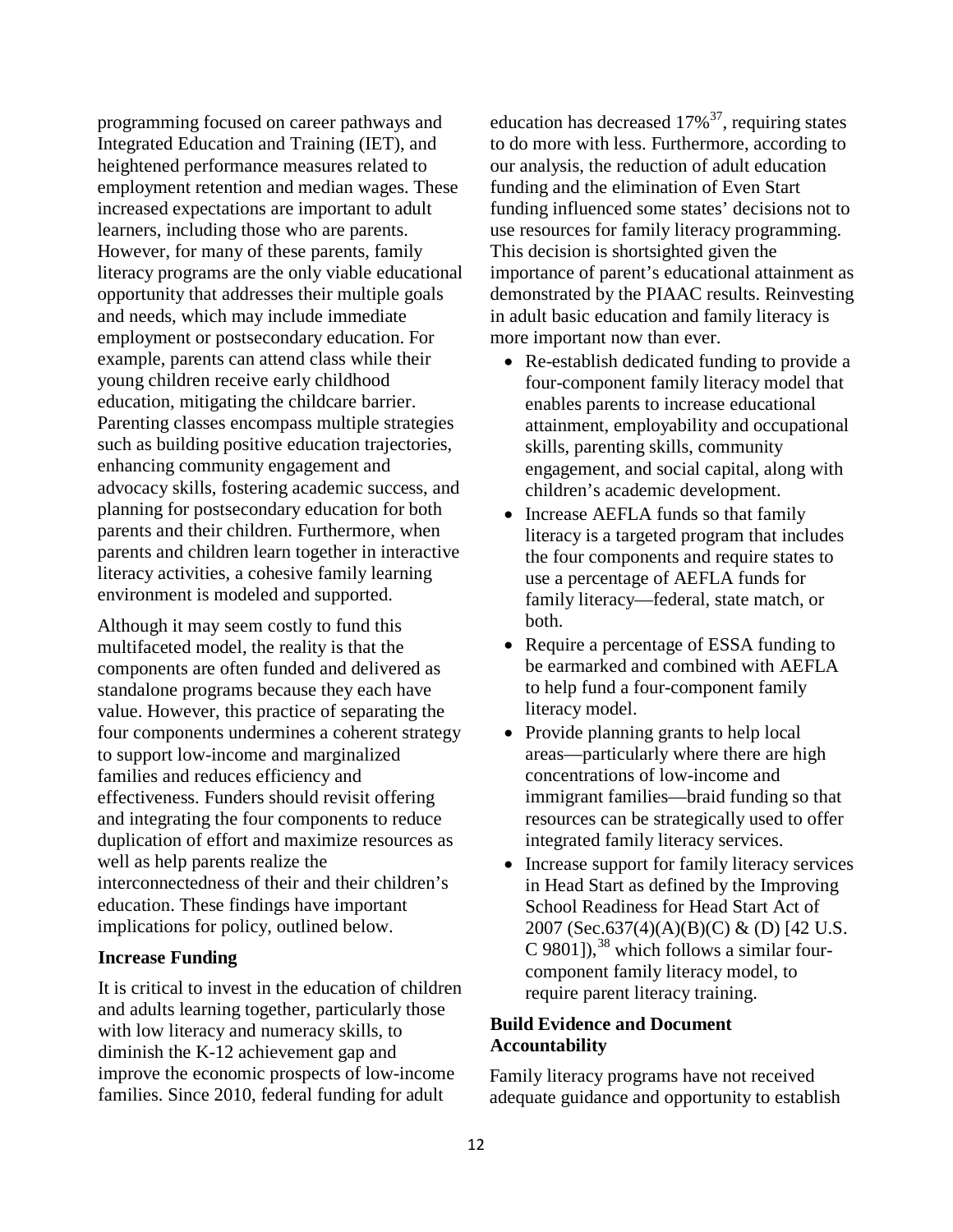their value and effectiveness. The Even Start program was dismantled based on limited and questionable research. Furthermore, outcomes for family literacy programs have never been clearly defined, nor have data been collected to help programs demonstrate their worth. WIOA provides a starting point for identifying viable measures for family literacy participants through interim progress measures, known as the Measurable Skills Gains. The following recommendations will help determine program outcomes and inform systematic data collection that relates to the multi-dimensional goals of the four-component family literacy model:

- Establish a federal discretionary grant program that funds research related to effective practice, long-term results and impacts, and the return on investment of family literacy programming.
- Identify shared performance measures and outcomes to adequately document the results and benefits of family literacy programming to inform local, state, and national program improvement and policy.
- Provide technical assistance to family literacy providers to collect and use data for continuous program improvement.

# **Support Economic and Family Prosperity**

Over ten million families make up the working poor in the U.S., relegating 24 million children to living in poverty or near-poverty.<sup>[39](#page-15-20)</sup> Parents in these families, in addition to non-working and underemployed parents, would benefit from family literacy programs that incorporate an intentional focus on employability skills, occupational skills training, transitions to postsecondary education, and English language development. Each of these strategies is key to helping adults to access better and more stable jobs, which in turn can offer a more secure life for children.

- Establish models and best practices that combine family literacy programming with employability programming such as service learning, sectoral employment training, and/or career pathways. Ensure that such programming leads to industry recognized credentials and/or licenses and family-sustaining wages.
- Provide supportive services (e.g., child care) that address barriers to participating in family programming and also enable parents to build employability skills.
- Explore instructional strategies that help parents and their children to learn about and plan for educational opportunities that lead to family-sustaining careers.

#### **Conclusion**

Although funding for adult education and family literacy has decreased substantially over the years, a small, yet dedicated, group of states and local programs continues to offer family literacy services to adults and their children. These states and local programs have fostered partnerships and braided funding to preserve and support family literacy programs and services. For many adults, family literacy programming is an important educational opportunity to develop their own skills and to help their children progress in key academic skills. From a broader perspective, family literacy offers a program model that can enhance parents' literacy and employability skills as well as lead to postsecondary opportunities and family sustaining employment. The PIAAC data demonstrate the widening achievement gap and assert the crucial relationship between parental education and the survey respondent's literacy ability in the U.S. Education for parents and their children is vital for the success of families and the nation. This paper poses a rationale and recommendations to support family literacy programs as an essential strategy for assisting low-income families to improve their education and employment prospects.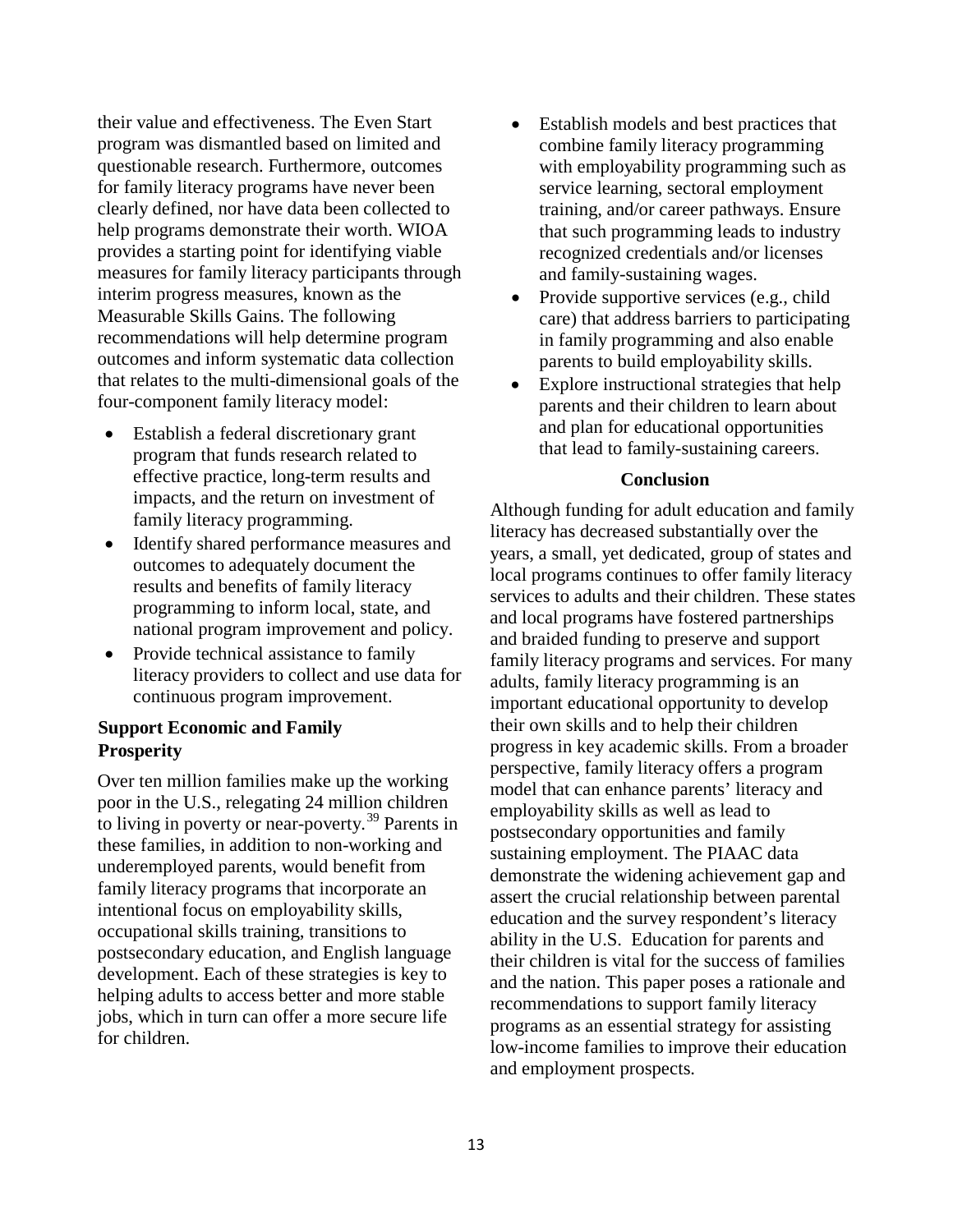<span id="page-13-0"></span> $1$  U.S. Department of Education (2014), Even Start Purpose [Webpage]. Retrieved from: [http://www2.ed.gov/programs/evenstartformul](http://www2.ed.gov/programs/evenstartformula/index.html) [a/index.html,](http://www2.ed.gov/programs/evenstartformula/index.html) para 1.

<span id="page-13-1"></span><sup>2</sup> Tavalin, K. Washington Partners, LLC (2016).

<span id="page-13-2"></span> $3$  PIAAC is a large-scale, international assessment of literacy, numeracy and problem solving in technology-rich environments administered in 2011-12 in 23 countries with a population of 16- to 65-year-olds who were non-institutionalized, residing in the country—irrespective of nationality, citizenship, or language status, <sup>4</sup> The "Skills of U.S. Unemployed, Young,

<span id="page-13-3"></span>and Older Adults in Sharper Focus" report, available on the NCES website, provides many more details. For more information on PIAAC and the 2012/2014 U.S. results, please visit the PIAAC website at

<span id="page-13-4"></span>[http://nces.ed.gov/surveys/piaac/.](https://nces.ed.gov/surveys/piaac/)<br><sup>5</sup> Lunze, K. & Paasche-Orlow, M. (2014). Limited literacy and poor health: The role of social mobility in Germany and the United States. *Journal of Health Communication*, *19*, 15-18. doi: 10.1080/10810730.2014.946115, p. 17.

<span id="page-13-5"></span> $\delta$  Goodman, Sands & Coley (2016). America's skills challenge: Millennials and the future. Educational Testing Service: Princeton, NJ. Retrieved from

[https://www.ets.org/s/research/30079/asc](https://www.ets.org/s/research/30079/asc-millennials-and-the-future.pdf)[millennials-and-the-future.pdf](https://www.ets.org/s/research/30079/asc-millennials-and-the-future.pdf) p. 28.

<span id="page-13-6"></span><sup>7</sup> Chevalier, A., Harmon, C., O' Sullivan, V., & Walker, I. (2013). The impact of parental income and education on the schooling of their children. *IZA Journal of Labor Economics, 2*(1), 1-22. doi: 10.1186/2193- 8997-2-8; Hartas, D. (2011). Families' social backgrounds matter: socio-economic factors, home learning and young children's language, literacy and social outcomes. *British Educational Research Journal, 37*(6), 893- 914. doi: 10.1080/01411926.2010.506945; Reardon, S. F. (2013). The widening income

achievement gap. *Educational Leadership, 70*(8), 10-16.

 $8$  Kornrich, S., & Furstenberg, F. (2013). Investing in children: Changes in parental spending on children, 1972-

2007. *Demography, 50*(1), 1-23.

 $\overline{a}$ 

doi:http://dx.doi.org/10.1007/s13524-012- 0146-4

 $9$  Reardon, S. F. (2013). The widening income achievement gap. *Educational Leadership, 70*(8), 10-16.

<sup>10</sup> US Department of Education. (1983). *A Nation at Risk*. Author: Washington, DC. Retrieved from

https://www2.ed.gov/pubs/NatAtRisk/risk.htm l

<sup>11</sup> Sticht, T. G. (1988). Adult Literacy Education. *Review of Research in Education*, *15*, 59–96; Sticht, T. G., & McDonald, B. A. (1990). *Teach the Mother and Reach the Child: Literacy Across Generations*. *Literacy Lessons*. Geneva.

 $12$  Gadsden, V. (2008). Family Literacy. In B. V. Street & N. H. Hornberger (Eds.), *Encyclopedia of Language and Education* (pp. 163–177). Springer Science and Business Media LLC.

<sup>13</sup> Augustus F. Hawkins - Robert T. Stafford Elementary and Secondary School Improvement Amendments of 1988, Pub. L.

101-297, 102 Stat. 130, 20 USC 2701, § 1051. <sup>14</sup> No Child Left Behind Act of 2001, 1 C.F.R., pt. 34 (2002).

 $15$  US Department of Education. (2014). Even Start (Archived Information). Retrieved April 1, 2016, from

http://www2.ed.gov/programs/evenstartformul a/index.html

<sup>16</sup> Sapin, C., Padak, N. D., & Baycich, D. (2008). *Family Literacy Resource Notebook*. Retrieved from

http://literacy.kent.edu/Oasis/famlitnotebook/

 $17$  St. Pierre, R., Ricciuti, A., Tao, F., Creps,

C., Swartz, J., Lee, W., & Parsad, A. (2003).

Third national Even Start evaluation: Program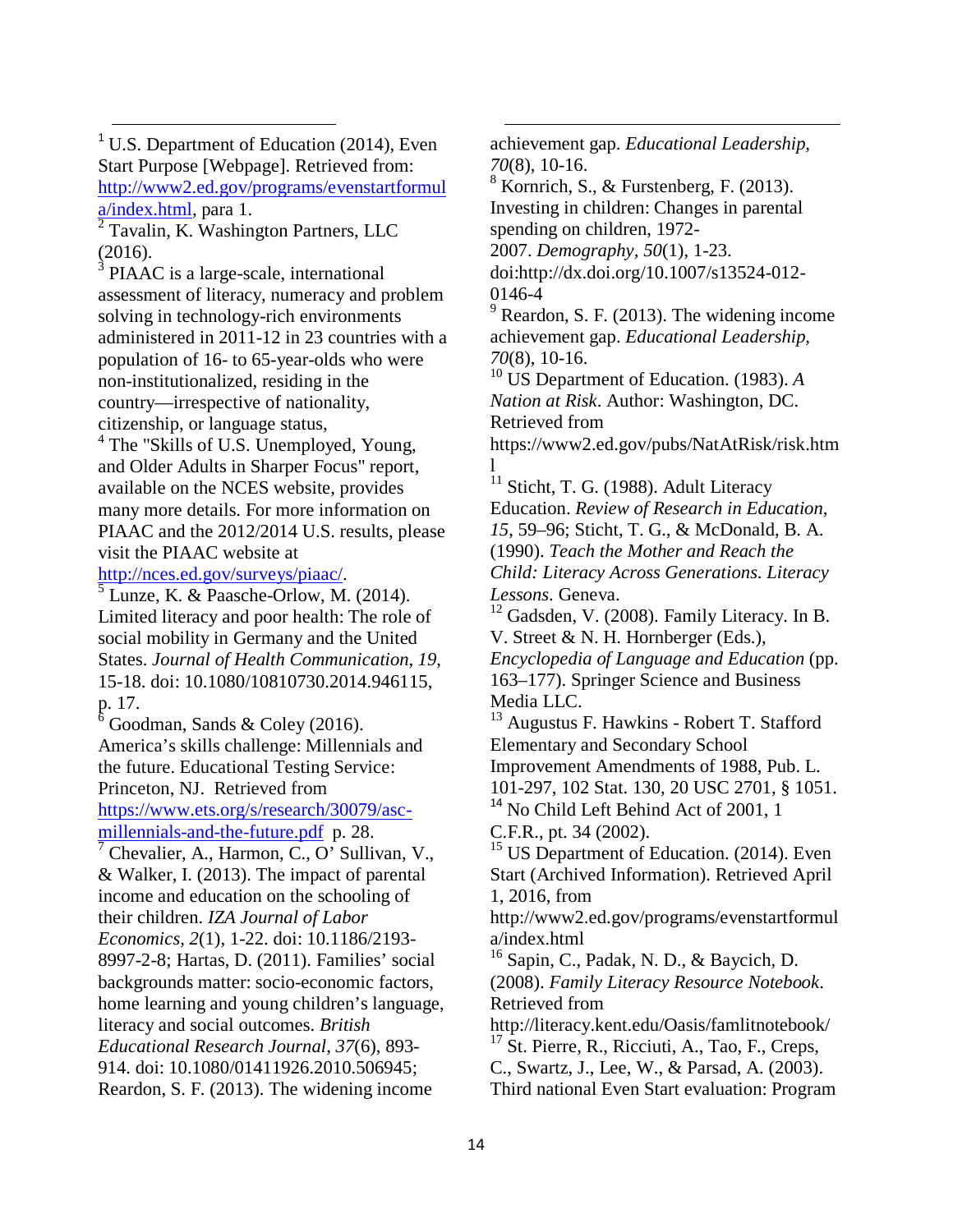impacts and implications for improvement. Cambridge, MA.

.

<span id="page-14-0"></span> $18$  St. Pierre, R. G., Ricciuti, A. E., & Rimdzius, T. A. (2005). Effects of a family literacy program on low-literate children and their parents: Findings from an evaluation of the even start family literacy program.

<span id="page-14-1"></span>*Developmental Psychology*, *41*(6), 953–970, p. 965

<span id="page-14-2"></span><sup>19</sup> St. Pierre, R.; Ricciuti, A.; Tao, F.; Creps, C.; Swartz, J.; Lee, W.; Parsad, A.; & Rimdzius, T. (2003). Third National Even Start Evaluation: Program impacts and implications for improvement. U.S. Department of Education: Washington, DC.

<span id="page-14-3"></span><sup>20</sup>Goodling Institute for Research in Family Literacy. (2004). *Critique of the Third National Evaluation of Family Literacy*. University Park, PA.

<sup>21</sup>St. Pierre, R. G., et al.  $(2005)$ .

 $^{22}$ Goodling Institute for Research in Family Literacy. (2004). *Critique of the Third National Evaluation of Family Literacy*. University Park, PA.

<span id="page-14-5"></span><span id="page-14-4"></span><sup>23</sup> Ricciuti, A. E., St. Pierre, R., Lee, W., & Parsad, A. (2004). Third National Even Start Evaluation: Follow-up findings from the experimental design study. U.S. Department of Education / Institute of Education Sciences National Center for Education Evaluation and Regional Assistance (NCEE): Washington, DC, p. 14.

<span id="page-14-9"></span><span id="page-14-8"></span><span id="page-14-7"></span><span id="page-14-6"></span> $24$  National Council of La Raza. (2007). *William F. Goodling Even Start Family Literacy Program: Effective, yet misunderstood.* Retrieved from http://publications.nclr.org/bitstream/handle/1 23456789/1003/EvenStartFamLitProgrm\_FN L  $1.pdf?$ sequence= $1&$ kisAllowed=y  $\frac{25}{25}$  Paratore, J., & Yaden, D. B. (2010). Family literacy on the defensive. In *Handbook of Research on Teaching the English Language Arts* (3rd ed.). NJ: Routledge Press.  $^{26}$ Sapin, C., Padak, N. D., & Baycich, D. (2008). *Family Literacy Resource Notebook*.

Retrieved from

 $\overline{a}$ 

[http://literacy.kent.edu/Oasis/famlitnotebook/,](http://literacy.kent.edu/Oasis/famlitnotebook/) p. 3-5.

<sup>27</sup>National Skills Coalition. (2014, October). Side-by-side comparison of Occupational Training and Adult Education & Family Literacy Provisions in the Workforce Innovation Act (WIA) and the Workforce and Innovation Opportunity Act (WIOA). Washington, DC: Author.

<sup>28</sup> Every Student Succeeds Act of 2015, Pub. L. No. 114-95 § 114 Stat. 1177 (2015-2016). [https://www.gpo.gov/fdsys/pkg/BILLS-](https://www.gpo.gov/fdsys/pkg/BILLS-114s1177enr/pdf/BILLS-114s1177enr.pdf)[114s1177enr/pdf/BILLS-114s1177enr.pdf,](https://www.gpo.gov/fdsys/pkg/BILLS-114s1177enr/pdf/BILLS-114s1177enr.pdf)

 $^{29}$  Toso, B. W., & Grinder, E. L. (2016). Parent engagement and leadership opportunities: The benefits for parents, children, and educators. [Online]: Goodling Institute for Research in Family Literacy. Accessed at http://ed.psu.edu/goodlinginstitute/professional-

development/practitioners-guide-6 <sup>30</sup> The Annie E. Casey Foundation. (2014). Creating opportunity for families: A twogeneration approach. Baltimore, MD: Author. Retrieved from

[http://www.aecf.org/m/resourcedoc/aecf-](http://www.aecf.org/m/resourcedoc/aecf-CreatingOpportunityforFamilies-2014.pdf)[CreatingOpportunityforFamilies-2014.pdf,](http://www.aecf.org/m/resourcedoc/aecf-CreatingOpportunityforFamilies-2014.pdf) p. 8.

<sup>31</sup> To collect information about states' family literacy efforts we sent emails to all state directors via the National Council of State Directors of Adult Education's listserv. Most state directors responded to the email inquiry; those who indicated that the state still provided funding for family literacy were contacted by phone to learn more about their efforts. We also reviewed states' websites to amplify our understanding of state family literacy efforts and programming

<sup>32</sup> Peyton, Tony*. Family Literacy in Adult Education: The Federal and State Support Role*, National Commission on Adult Literacy, 2007.